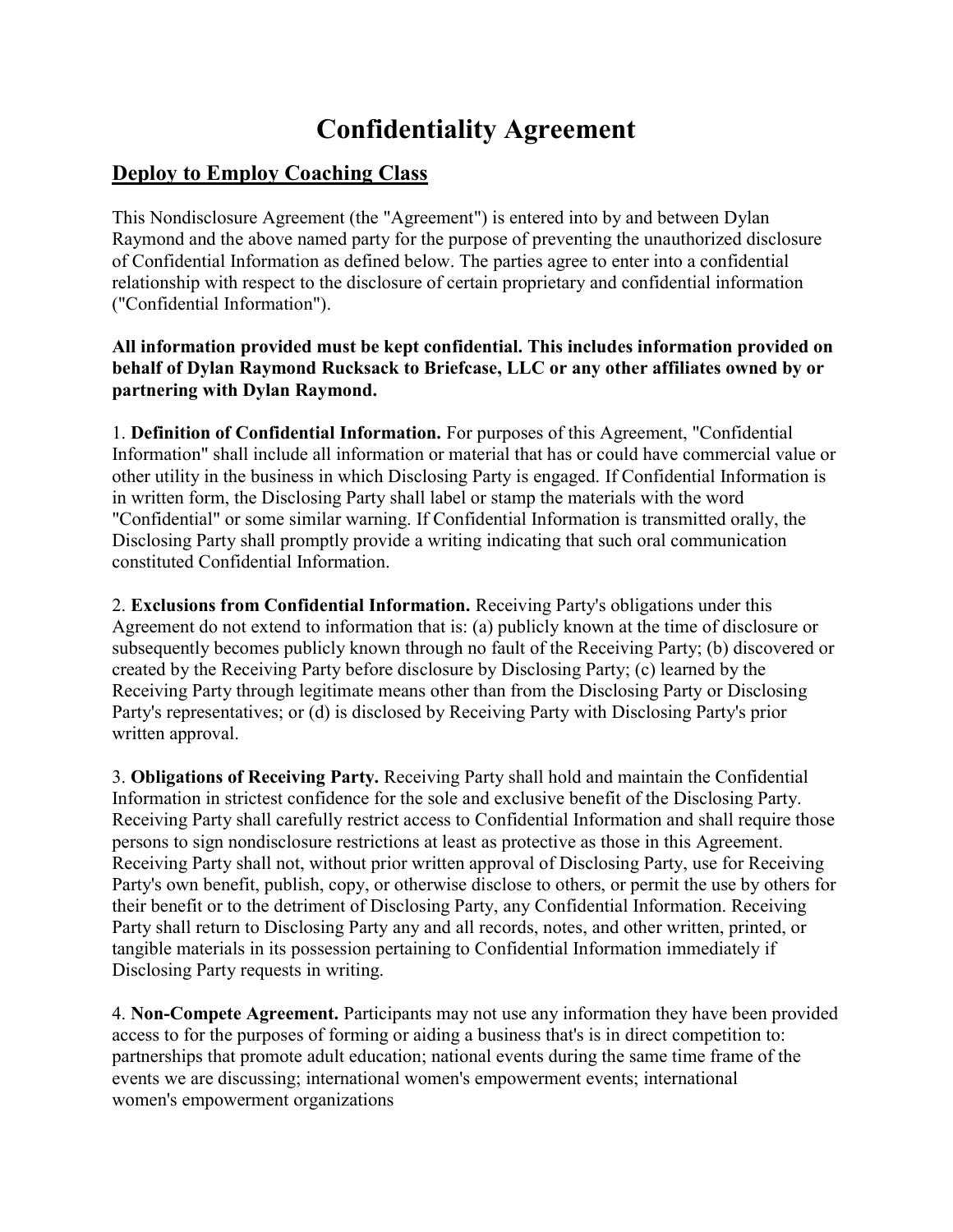5. Time Periods. The nondisclosure provisions of this Agreement shall survive the termination of this Agreement and Receiving Party's duty to hold Confidential Information in confidence shall remain in effect until the Confidential Information no longer qualifies as a trade secret or until Disclosing Party sends Receiving Party written notice releasing Receiving Party from this Agreement, whichever occurs first.

6. Intellectual Property. For the purposes of this Agreement, Intellectual Property shall be considered as Confidential Information, and should be afforded all cautions to ensure that it remains as such unless stated otherwise, via written or verbal communication from Disclosing Party or owners of Intellectual Property.

7. Relationships. Nothing contained in this Agreement shall be deemed to constitute either party a partner, joint venture or employee of the other party for any purpose.

8. Payment. Receiving party agrees that any and all payments for classes/programs are contractually final. By signing up for any and all classes/programs, the receiving party will be expected to attend all class/program sessions and will be charged for all services rendered. Should the receiving party not attend class sessions or programs after signing the agreement, payments are still subject to be collected and will be pursued to the fullest extent of the law.

9. Severability. If a court finds any provision of this Agreement invalid or unenforceable, the remainder of this Agreement shall be interpreted so as best to affect the intent of the parties.

10. Integration. This Agreement expresses the complete understanding of the parties with respect to the subject matter and supersedes all prior proposals, agreements, representations, and understandings. This Agreement may not be amended except in a writing signed by both parties.

11. Waiver. The failure to exercise any right provided in this Agreement shall not be a waiver of prior or subsequent rights.

12. Injury. In no event shall Dylan Raymond, Rucksack to Briefcase, LLC, affiliates or any of their respective directors, officers, employees, agents, or content or service providers be liable for any indirect, special, incidental, consequential, exemplary or punitive damages arising from or directly or indirectly related to the use of, or the inability to use, the site or the content, materials and function related thereto, including, without limitation, loss of revenue, or anticipated profits, or lost business, data or sales, or cost of substitute services, even if Rucksack to Briefcase, LLC or its representative or such individual has been advised of the possibility of such damages. Rucksack to Briefcase, LLC, its affiliates or any of their respective directors, officers, employees, agents, or content or service providers shall not be liable for any injuries (minimal, serious, catastrophic and/or death) sustained while traveling to and from events, injuries that may occur during events including all activities that may be related to events. Some jurisdictions do not allow the limitation or exclusion of liability so some of the above limitations may not apply to you. In no event shall the total liability of Rucksack to Briefcase, LLC to you for all damages, losses, and causes of action (whether in contract or tort, including, but not limited to, negligence or otherwise) arising from the terms of your use of these sites or travel to events.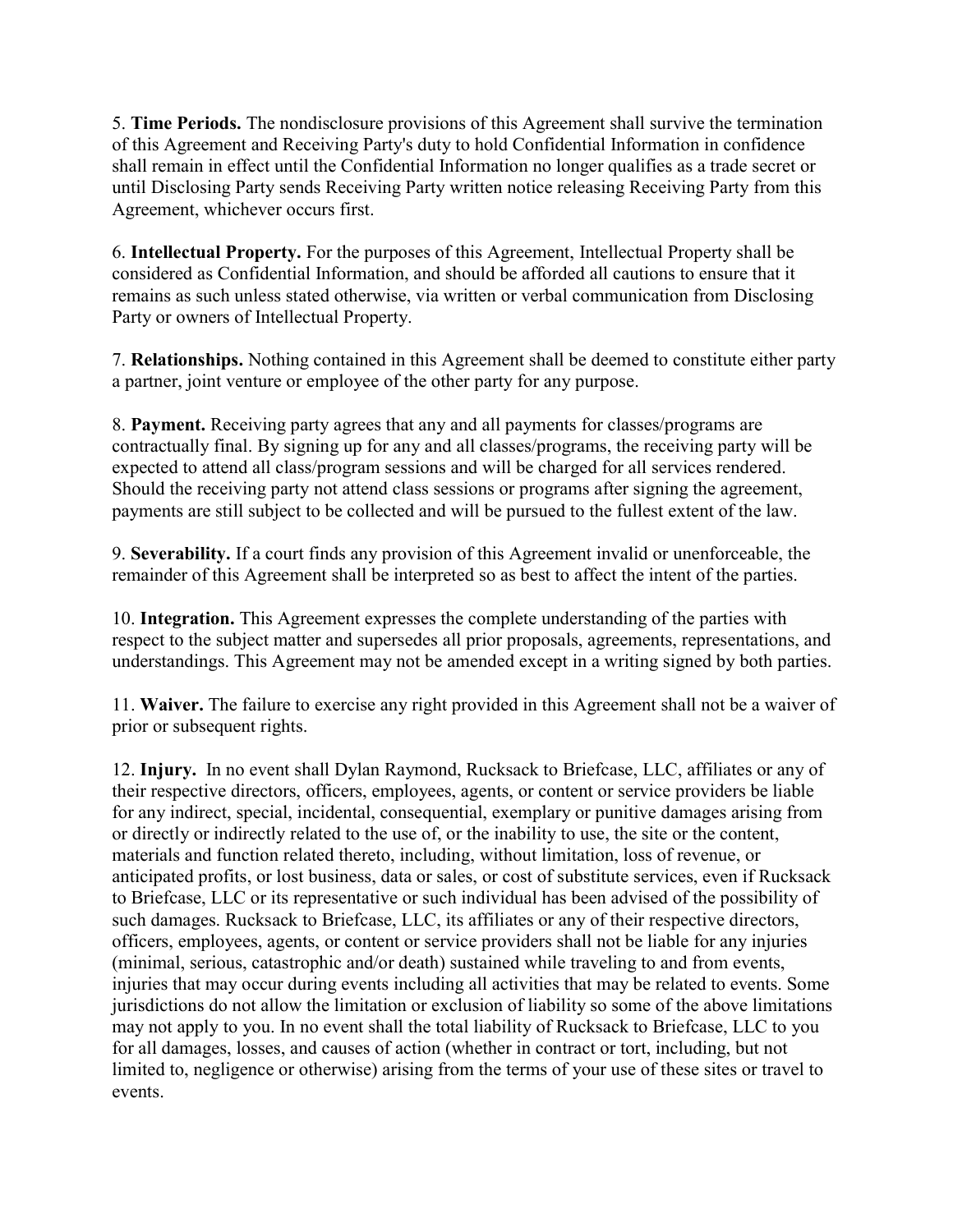This Agreement and each party's obligations shall be binding on the representatives, assigns, and successors of such party. Each party has signed this Agreement through its authorized representative. This agreement may be waived under special consideration. Please contact us directly with any questions, comments & concerns.

## Class Legal Agreement

By purchasing this course Deployment to Employment (program) you ("Participant") agree to all of the terms contained in this agreement

#### PROGRAM

Dylan Raymond agrees to provide the Program, made available through our online commerce shopping cart. Participant agrees to abide by all policies and procedures as outlined in this Agreement as a condition of their participation in the program,

### RELATIONSHIP BETWEEN PARTICIPANT AND COMPANY

Participant further understands that a 1-1 relationship does not exist between the parties after the conclusion of this Program. If Participant would like to engage company for 1-1 consulting services, the parties will enter into a separate agreement.

### FACEBOOK GROUP

Participant understands the enrollment fee for this Program covers the actual Program ONLY and the Facebook Group component is purely complimentary, and Company/Consultant reserves the right to terminate the Facebook Group at any time, with or without notice.

#### **FEES**

Participant authorizes Dylan Raymond of Rucksack to Briefcase to charge Participant's credit card for the full payment today. If Participant opted to use the installment payment option, Participant's first installment will be charged on Participant's date of purchase, and all future installments will be charged on the same day each week until Participant has paid in full.

#### MISSED PAYMENTS

If Participant selected the installment payment option, and Participant's card is declined for any installment payment, **Participant** will receive an email notifying **Participant** of the declined charge and requesting an updated card. Participant's card may be re-run 3 days after the first declined transaction. If Participant has not provided a form of payment for a successful charge within 3 days, **Participant's** access to the Program will be {suspended until payment is made; or terminated immediately, without refund of the installments made}.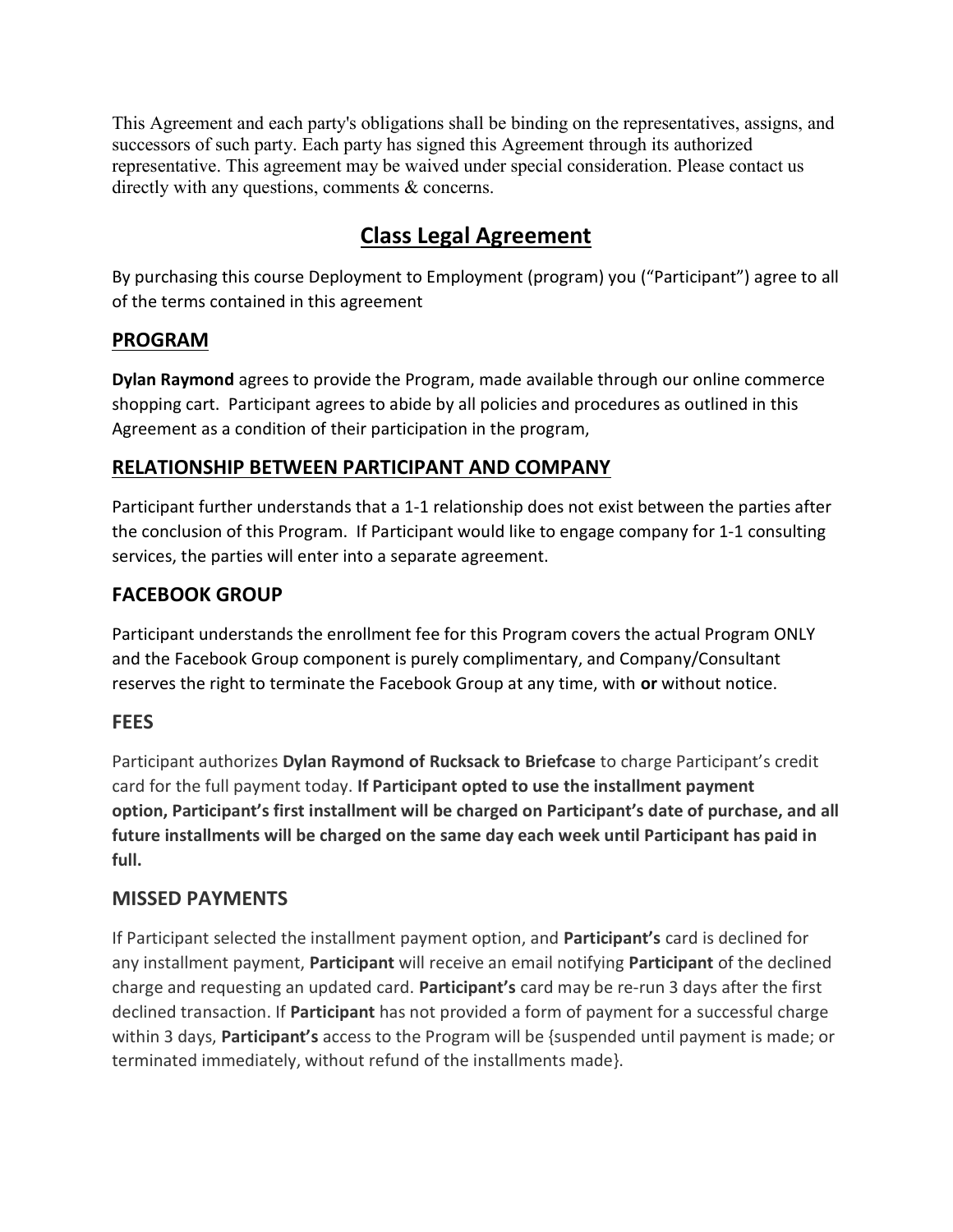There is NO option to leave this program ONCE the save your seat payment is made. Any missed payments will include a \$35 to restore automatic payment.

Participants are LIABLE for the full course amount whether they complete the course or not. Participants may be sued for the remainder amount of the course IF recurring payments are stopped, charges are disputed OR participant fails to keep up with weekly payment agreement. NO EXCEPTIONS.

#### NO SHOWS, RESCHEDULES, AND LATE ARRIVALS

The (Program) comes with (Program Details). The session(s) will be provided to you for replay. You are responsible for showing up on time. Dylan Raymond is not responsible for reminding you of your responsibilities. You are required to come to the meeting distraction free. Dylan Raymond will not exceed the allotted time for your personal or business-related interruptions. If you show up to the scheduled meeting late Dylan Raymond will not exceed the allotted time. (Example: If your session is 90 minutes and you show up 30 minutes late then Dylan Raymond will only provide services to you for the remainder of the time.) If you need to reschedule you must do so (8) eight hours in advance of your scheduled meeting. Rescheduled appointments are subject to Dylan Raymond availability. If you reschedule more than (2) two times, Dylan Raymond reserves the right to cancel your session, and you will not be eligible for a refund.

#### REFUND POLICY

Due to the nature of the digital product and the immediate access to the Program, once payment has been rendered, all sales are final, and no refunds will be given.

#### **DISCLAIMER**

Participant understands that Dylan Raymond is not an agent, lawyer, doctor, manager, therapist, registered dietician, or psychotherapist for Participant. Participant also understands that their participation in this Program will not (choose ONE) [prevent, treat or diagnose any disease, illness (mental or otherwise), or ailment and if they should experience any such issues they should see their registered physician, psychotherapist, or other practitioner as determined by their own judgment.] OR [will not guarantee any business or marketing-related results and if they should experience any business-related issues they should see their financial advisor, accountant, attorney, or other business consulting professional as determined by their own judgment.]

Participant understands that Dylan Raymond has not promised, shall not be obligated to and will not deliver any guaranteed outcomes as a result of following the recommendations set forth in the Program. Participant should make their own [lifestyle/business] decisions based on their own personal goals, objectives and desires. The information provided in this Program is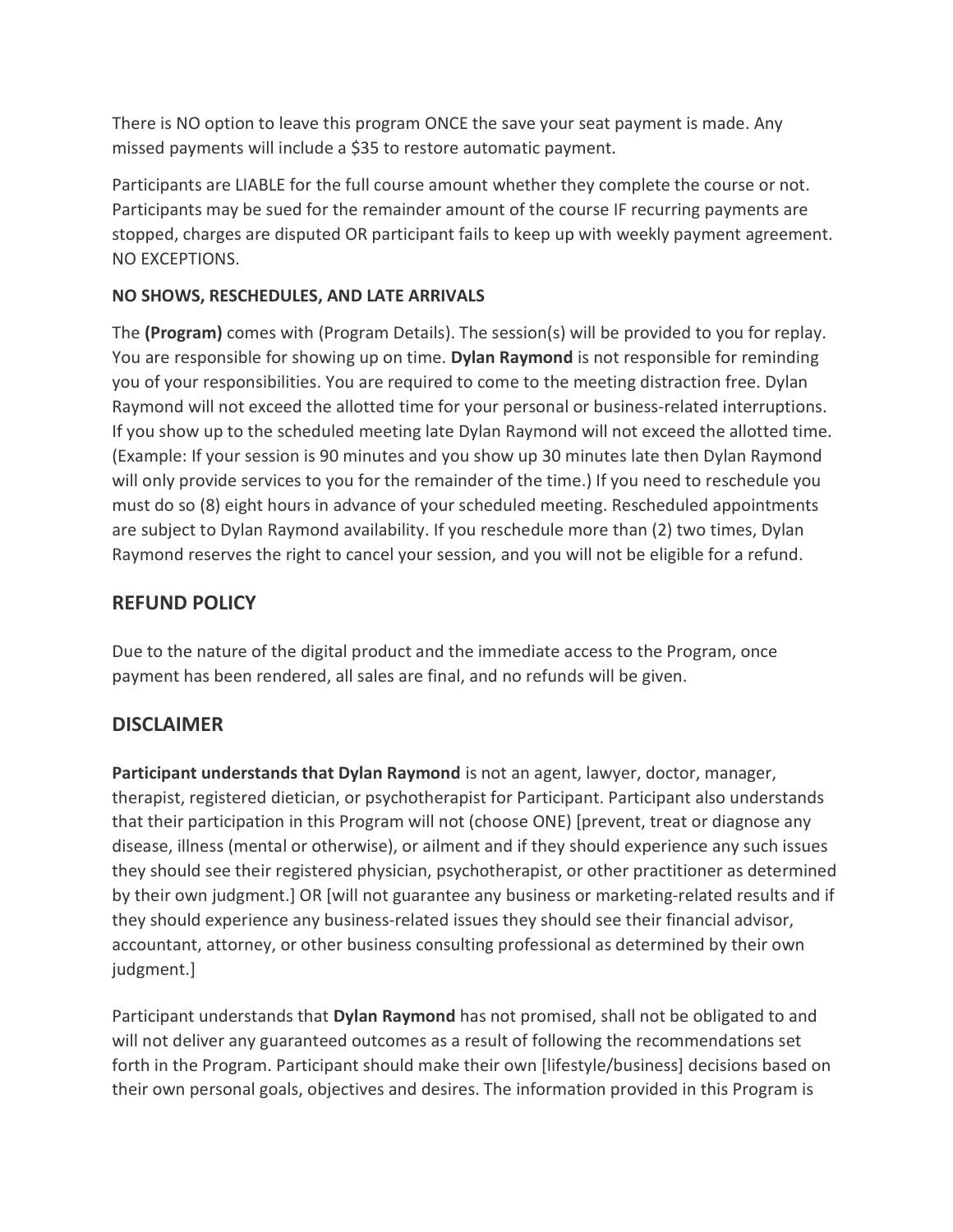not intended as professional legal, financial, medical or business advice and should not be used as a substitute for obtaining such advice from a licensed professional. All information provided is based on the research, knowledge and personal experience of **Dylan Raymond** and should be followed at Participant's discretion.

Dylan Raymond makes no representations, warranties or guarantees verbally or in writing. Participant understands that because of the nature of the Program, the results experienced by each Participant may vary significantly. Program information is intended for a general audience and does not purport to be, nor should it be construed as, specific advice tailored to any individual. Dylan Raymond assumes no responsibility for errors or omissions that may appear in any Program materials.

Participant further understands that a relationship does not exist between the parties after the conclusion of this Program. If the Parties decide to continue their relationship, a separate agreement will be entered into.

### FACEBOOK COMMUNITY GUIDELINES

The Facebook Group is a place where everyone should feel welcome, safe, and secure. The purpose of the group is to connect with, share, and inspire others. Negativity, gossip, and cyber-bullying will not be tolerated.

Each member should feel safe to share in the group. You may not copy, steal, or share the content, ideas, strategies, or plans of the members in the group without their permission.

You may not contact the other members outside of the group without their permission.

Adding members to your email list without their permission is strictly prohibited.

Failure to adhere to the Terms of Use and this Participation Agreement may result in removal from the Facebook Group.

Company/Consultant reserves the right to remove Participant from the Facebook Group at any time, without notice, if Company/Consultant views Participant's conduct within the Facebook Group to be inappropriate or disruptive. Such a determination shall be made by Company/Consultant in its sole and absolute discretion.

Participant will adhere to all Facebook Group Rules posted in the Facebook Group files.

#### **CONFIDENTIALITY**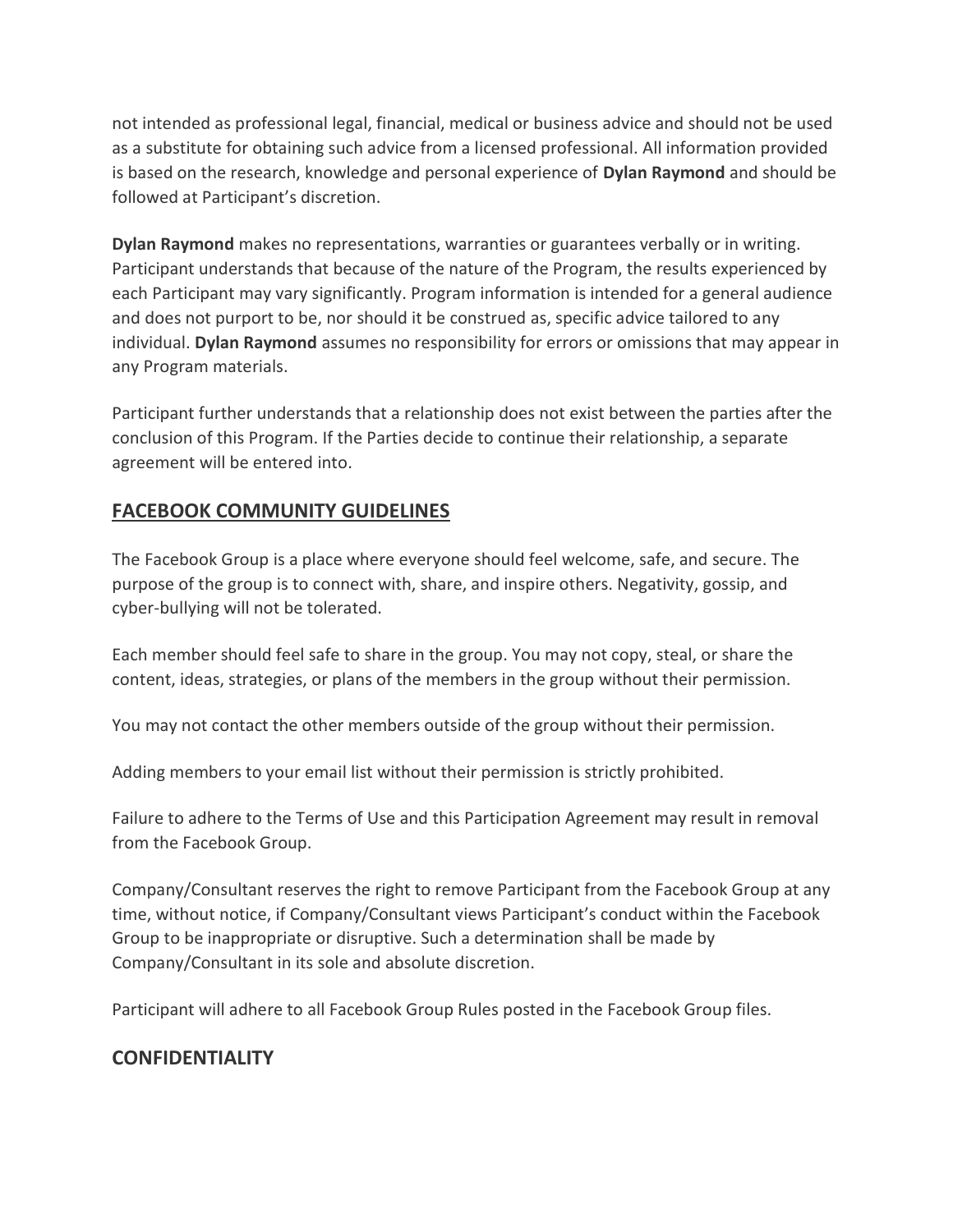The Company respects Participant's privacy and insists that Participant respect the Company's and other Program Participants' ("Participants") privacy. Any Confidential Information shared by Program Participants or any representative of the Company is confidential, proprietary, and belongs solely and exclusively to the Participant who discloses it. Parties agree not to disclose, reveal or make use of any Confidential Information or any transactions, during discussions, in the Online Community forum or otherwise.

Participant agrees not to use such confidential information in any manner other than in discussion with other Participants during the Program. Confidential Information includes, but is not limited to, information disclosed in connection with this Agreement, and shall not include information rightfully obtained from a third party.

#### AFFILIATE LINKS DISCLAIMER

Some of the links contained in this digital course may be affiliate links. This means that Company may receive a commission if Participant clicks on the link and makes a purchase from the affiliate. Company only recommends products and services known and trusted by Company, whether an affiliate relationship exists or not. Notwithstanding the foregoing, Company makes no guarantees as to the fitness or accuracy of any product, service, or information contained on any third-party links contained in the Program. It is Participant's responsibility to consult the Terms and Conditions of any third-party website.

## NON-DISCLOSURE OF PROGRAM MATERIALS

Material given to Participant in the course of Participant's participation in the Program is proprietary, copyrighted and developed solely and specifically for Company. All materials, procedures, policies, and standards, all teaching manuals, all teaching aids, all supplements and the like that have been or will be made are for personal use in or in conjunction with this digital program only. Original materials that have been provided to Participant are for Participant's individual use only and a single-user license. Any disclosure, reproduction or sale by Participant to a third party is strictly prohibited. Program content may not be sold, tape recorded, videotaped, shared, taught, given away, or otherwise divulged without the express written consent of Dylan Raymond. No license to sell or distribute Company's materials is granted or implied.

#### NO TRANSFER OF INTELLECTUAL PROPERTY

Participant agrees not to infringe any copyright, patent, trademark, trade secret, or other intellectual property rights.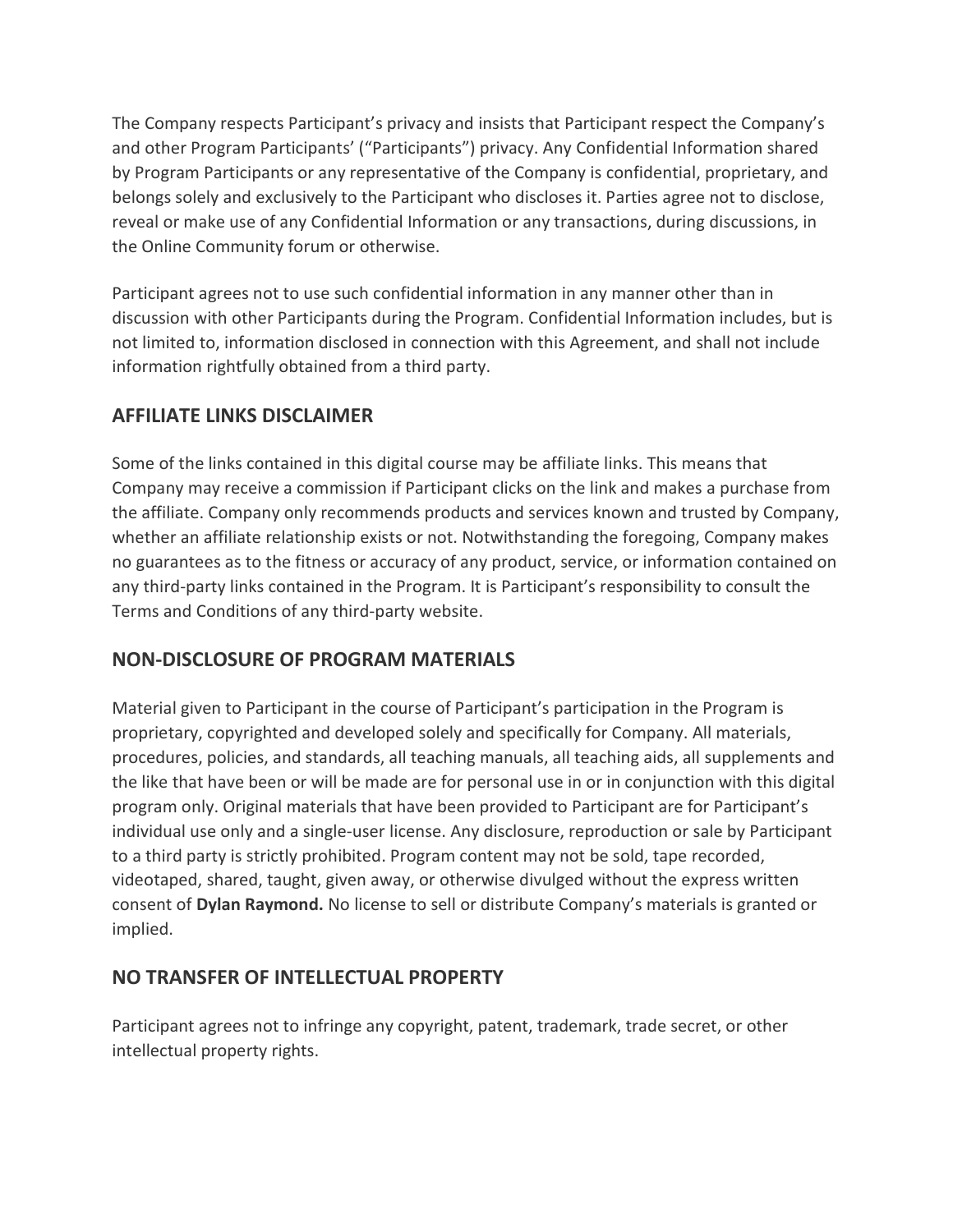#### PARTICIPANT RESPONSIBILITY

The Program is developed strictly for educational and informational purposes ONLY. Participant accepts and agrees that Participant is entirely responsible for Participant's own progress and results from the Program.

#### SEVERABILITY/WAIVER

If any provision of this Agreement is held by to be invalid or unenforceable, the remaining provisions shall nevertheless continue in full force. The failure of either Party to exercise any right provided for herein will not be deemed a waiver of that right or any further rights hereunder.

#### LIMITATION OF LIABILITY

Participant agrees that their use of Company's Program is at their own risk and that Program is only being provided as an informational and educational service. Participant releases Company, its members, officers, employees, directors, subsidiaries, principals, agents, heirs, executors, administrators, successors, assigns, Instructors, guides, staff, Participants, and related entities from any and all damages that may result from any claims arising from any agreements, all actions, causes of action, contracts, claims, suits, costs, demands and damages of whatever nature or kind in law or in equity arising from participation in the Program. Participant accepts any and all risks, foreseeable or unforeseeable.

Participant agrees that Company will not be held liable for any damages of any kind resulting or arising from including but not limited to; direct, indirect, incidental, special, negligent, consequential, or exemplary damages happening from the use or misuse of Company's services or enrollment in the Program. Company assumes no responsibility for errors or omissions that may appear in any of the program materials.

IN NO EVENT SHALL COMPANY'S LIABILITY TO CLIENT EXCEED THE FEES PAID UNDER THIS AGREEMENT, WHETHER IN CONTRACT, TORT OR UNDER ANY OTHER THEORY OF LIABILITY.

#### NON-DISPARAGEMENT

The parties agree that they neither will engage in any conduct or communications with a third party, public or private designed to disparage the other.

Neither Participant nor any of Participant's associates, employees or affiliates will directly or indirectly, in any capacity or manner, make, express, transmit speak, write, verbalize or otherwise communicate in any way (or cause, further, assist, solicit, encourage, support or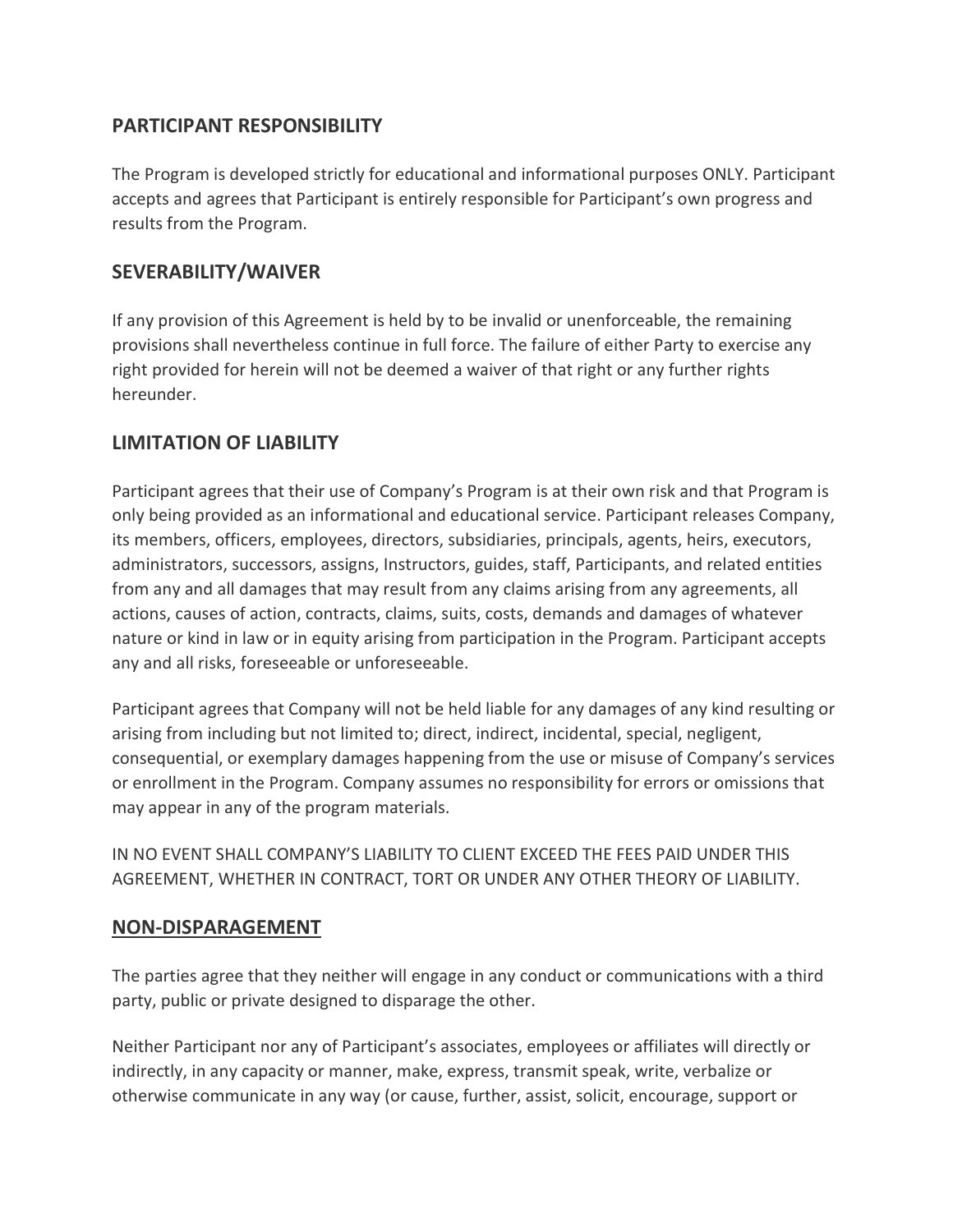participate in any of the foregoing), any remark, comment, message, information, declaration, communication or other statement of any kind, whether verbal, in writing, electronically transferred or otherwise, that might reasonably be construed to be derogatory or critical of, or negative toward, the Company or any of its programs, members, owner directors, officers, Affiliates, subsidiaries, employees, agents or representatives.

#### **MODIFICATION**

Company/Consultant may modify the terms of this agreement at any time. All modifications shall be posted on (website) and Program participants shall be notified.

#### **TERMINATION**

Company is committed to providing all Participants in the Program with a positive Program experience. By agreeing to this Participation Agreement, Participant agrees that the Company may, at its sole discretion, terminate this Agreement, and limit, suspend, or terminate Participant's participation in the Program without refund if Participant becomes disruptive to Company or Participants; Participant fails to follow the Program guidelines; is difficult to work with; impairs the participation of the other participants in the Program; or upon violation of the terms as determined by Company.

#### INDEMNIFICATION

Participant hereby indemnifies and holds harmless the Company and/or Consultant, its officers, directors, employees, contractors, affiliates, agents, successors and assigns from and against any and all claims, liabilities, damages, actions, causes of action, suits, threats, demands, settlements, including all costs and attorney fees related thereto, that the Company and/or Consultant may incur and which are based in whole or in part upon the Participant's participation in the Program and any claims that any of the Participant's trademarks and other intellectual property and proprietary material infringe upon the rights of any third party, the Participant breach of any term, covenants, condition, representation or warranty contained in this Agreement or any policies of participation in the Program, or any claim related directly or indirectly to the Participant's use, operation or the content of

\_\_\_\_\_\_\_\_\_\_\_(Company/Consultant)'s website. Participant shall defend Company/Consultant in any legal actions, regulatory actions, or the like arising from or related to this Agreement. Participant recognizes and agrees that all of Company's/Consultant's members, shareholders, trustees, affiliates and successors shall not be held personally responsible or liable for any actions or representations of Company/Consultant.

#### RESOLUTION OF DISPUTES